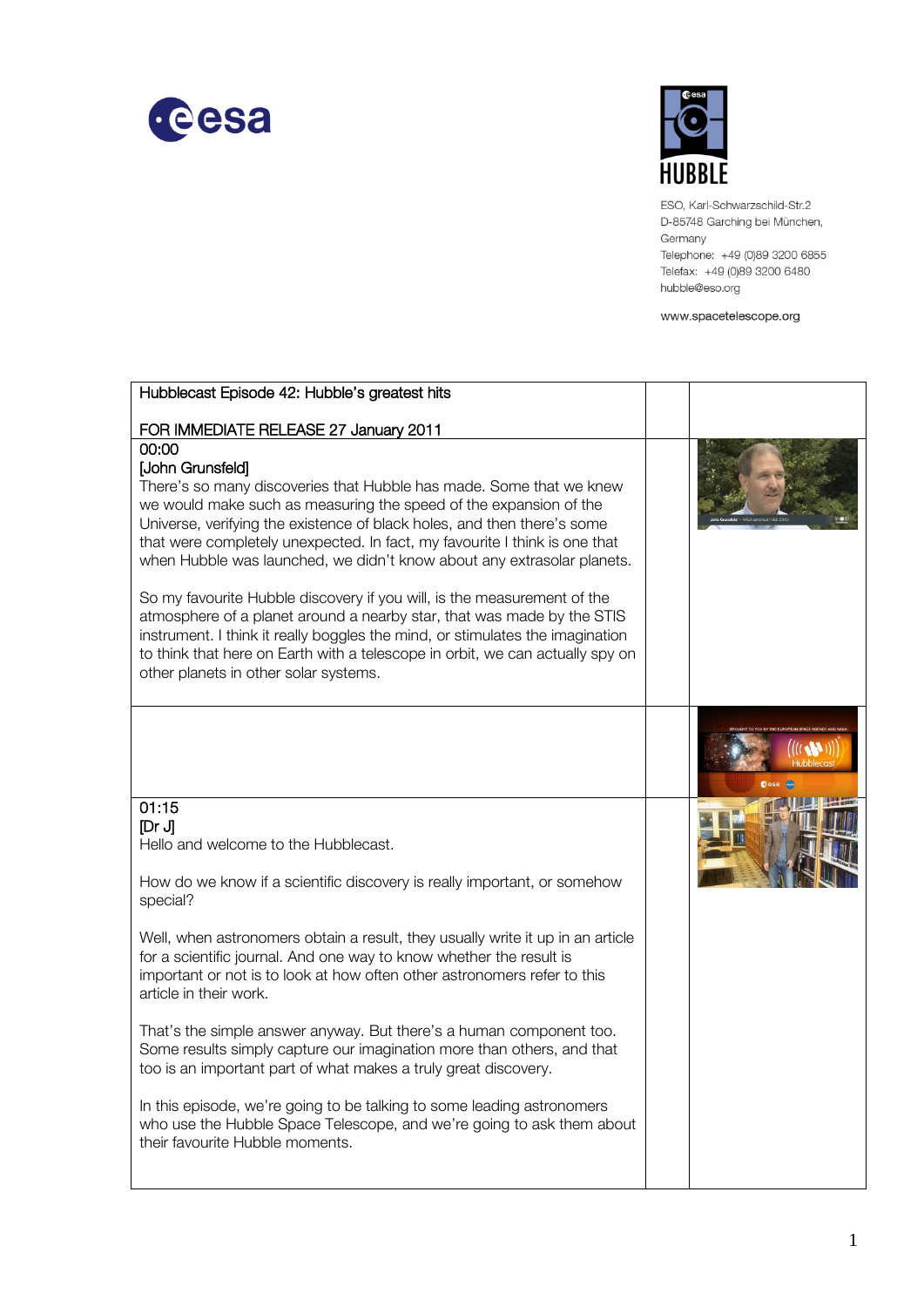| 02:00<br>[Bob O'Dell]<br>My favourite Hubble discovery is of course one of my own! It was a<br>surprise that should not have been a surprise. When we first looked at the<br>Orion nebula, this region of nearby star formation, we found that we could<br>actually see protoplanetary discs around many of the stars. Now, we<br>should have expected to see this, we should have been looking for it, but<br>we were looking for something else and found that.                                                                                                                                                          |  |
|----------------------------------------------------------------------------------------------------------------------------------------------------------------------------------------------------------------------------------------------------------------------------------------------------------------------------------------------------------------------------------------------------------------------------------------------------------------------------------------------------------------------------------------------------------------------------------------------------------------------------|--|
| It was a wonderful feeling, to discover the protoplanetary disc. It was the<br>closest thing to a 'eureka' moment that I have ever had in science. You<br>look at the image and then suddenly everything comes together. You<br>know exactly what you've seen. And you're seeing something that no-one<br>else had ever seen before. It was wonderful.                                                                                                                                                                                                                                                                     |  |
| 03:07<br>[Laura Ferrarese]<br>I've done a lot of research with Hubble and in fact almost all my work has<br>been done with or based on Hubble images. But perhaps my very<br>favourite was this one galaxy that we observed very very early on. NGC<br>4261.                                                                                                                                                                                                                                                                                                                                                               |  |
| And what we saw when we looked at this galaxy was that there is a very<br>small disc of gas and dust at the centre and we could use the velocity of<br>the gas in the disc to measure the mass of the central supermassive black<br>hole. And that was one of the very first conclusive evidence for the<br>presence of a black hole in a galaxy.                                                                                                                                                                                                                                                                          |  |
| 03:39<br>[Sandy Faber]<br>I think that my favourite Hubble discovery is based on aesthetics. And it's<br>the imaging of these giant clusters of galaxies that show these beautiful<br>gravitational lenses. The red cluster galaxies and the blue background<br>galaxies. General relativity in action there, bending light and making<br>images that are just stunning.                                                                                                                                                                                                                                                   |  |
| I wish I had done that!                                                                                                                                                                                                                                                                                                                                                                                                                                                                                                                                                                                                    |  |
| 04:07<br>[David Leckrone]<br>Actually, early on we weren't even certain that Hubble was going to be<br>able to see distant galaxies. When Hubble was first being designed the<br>thought was that as you farther and farther back in time, farther and<br>farther out in the Universe, galaxies would become just fainter, low surface<br>brightness, just sort of faint, diffuse blobs, and you wouldn't be able to see<br>them very well with Hubble.                                                                                                                                                                    |  |
| In fact, galaxies aren't just faint, diffuse blobs, they have a lot of structure,<br>and a lot of regions within them that are bright because of stars being<br>born right there. And so it has been not only possible with Hubble to<br>directly detect very distant galaxies, but now we've actually seen objects<br>that emitted their light when the Universe was only 7 or 800 million years<br>old. And of course the Universe today is 13.7 billion years old. So we're<br>looking back in the early nursery of our Universe, and seeing the toddler<br>galaxies as they're just coming along and starting to grow. |  |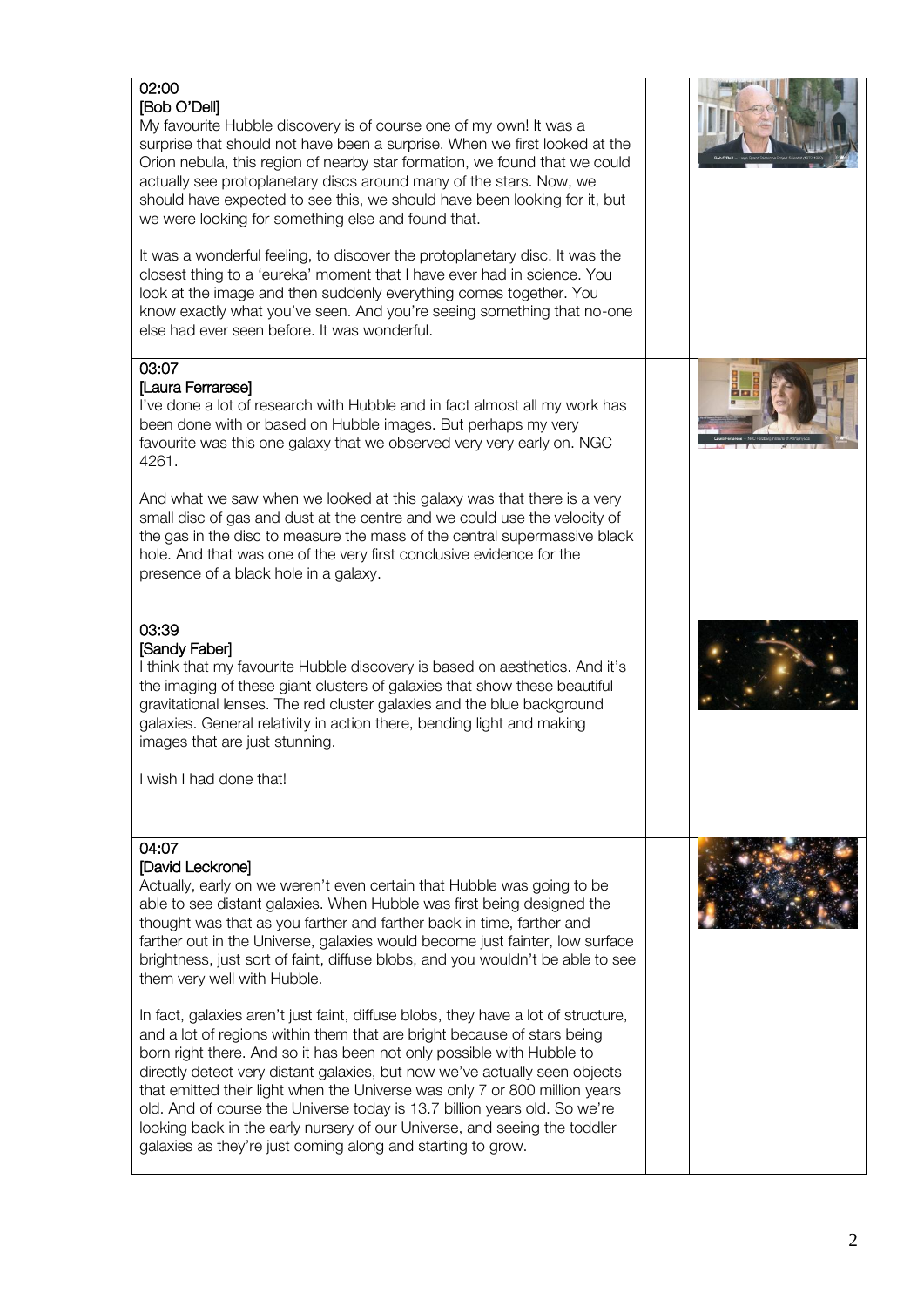| 05:20<br>[Monica Tosi]<br>I tend to favour the wonderful images that have allowed to obtain very tight<br>and deep colour-magnitude diagrams, see how stars form and evolve in<br>nearby galaxies.                                                                                                                                                                                                                                                                                                                                                                                                                                                                                                                                                                                                                                                                                                                                                                                                                                                         |  |
|------------------------------------------------------------------------------------------------------------------------------------------------------------------------------------------------------------------------------------------------------------------------------------------------------------------------------------------------------------------------------------------------------------------------------------------------------------------------------------------------------------------------------------------------------------------------------------------------------------------------------------------------------------------------------------------------------------------------------------------------------------------------------------------------------------------------------------------------------------------------------------------------------------------------------------------------------------------------------------------------------------------------------------------------------------|--|
| 05:40<br>[John Mather]<br>Oh, a favourite Hubble discovery? I think that the beautiful pictures of the<br>dust clouds that are on everyone's desk are so amazingly beautiful that<br>they say well can we have some more? And so as a scientist I look at that<br>cloud and say that cloud's beautiful but is hiding what I know about. So<br>inside that cloud are stars that have been born recently or stars maybe<br>about to be born. And it tells us right away that we need to use infrared to<br>see inside those clouds. So that's the sort of the thing that I think about<br>the most from the Hubble.                                                                                                                                                                                                                                                                                                                                                                                                                                          |  |
| 06:15<br>[Linda Smith]<br>I did some work on a fantastic large star forming region called NGC 346,<br>which has beautiful images of it. And being able to look at how young<br>stars are born and how they influence their molecular clouds around them,<br>and just to see the fantastic structure in the H II regions, is great, I mean I<br>can, I just spend so much time looking at these images and I never tire of<br>them, because you always learn something every time you look at them.                                                                                                                                                                                                                                                                                                                                                                                                                                                                                                                                                         |  |
| 06:47<br>[Dr J]<br>So clearly Hubble has made a lot of fantastic observations of the Universe<br>during its lifetime. And I for one find it hard to pick what my favourite<br>Hubble moment is.<br>So one of my favourite Hubble achievements were the images Hubble<br>took of planet Fomalhaut b. These were the first images of an extrasolar<br>planet that were taken in optical light. And by using multiple observations,<br>Hubble actually allowed us to watch this planet move on its orbit around<br>its parent star.<br>So another great Hubble moment were the images that it took of the so-<br>called Bullet Cluster. These are actually two colliding clusters of galaxies<br>that demonstrate beautifully the existence of dark matter.<br>And then of course the Hubble Space Telescope measured the so-called<br>Hubble constant, which is the expansion speed of the Universe. Hubble<br>did this more precisely than was ever done before – and of course this<br>was one of the main reasons for building Hubble in the first place. |  |